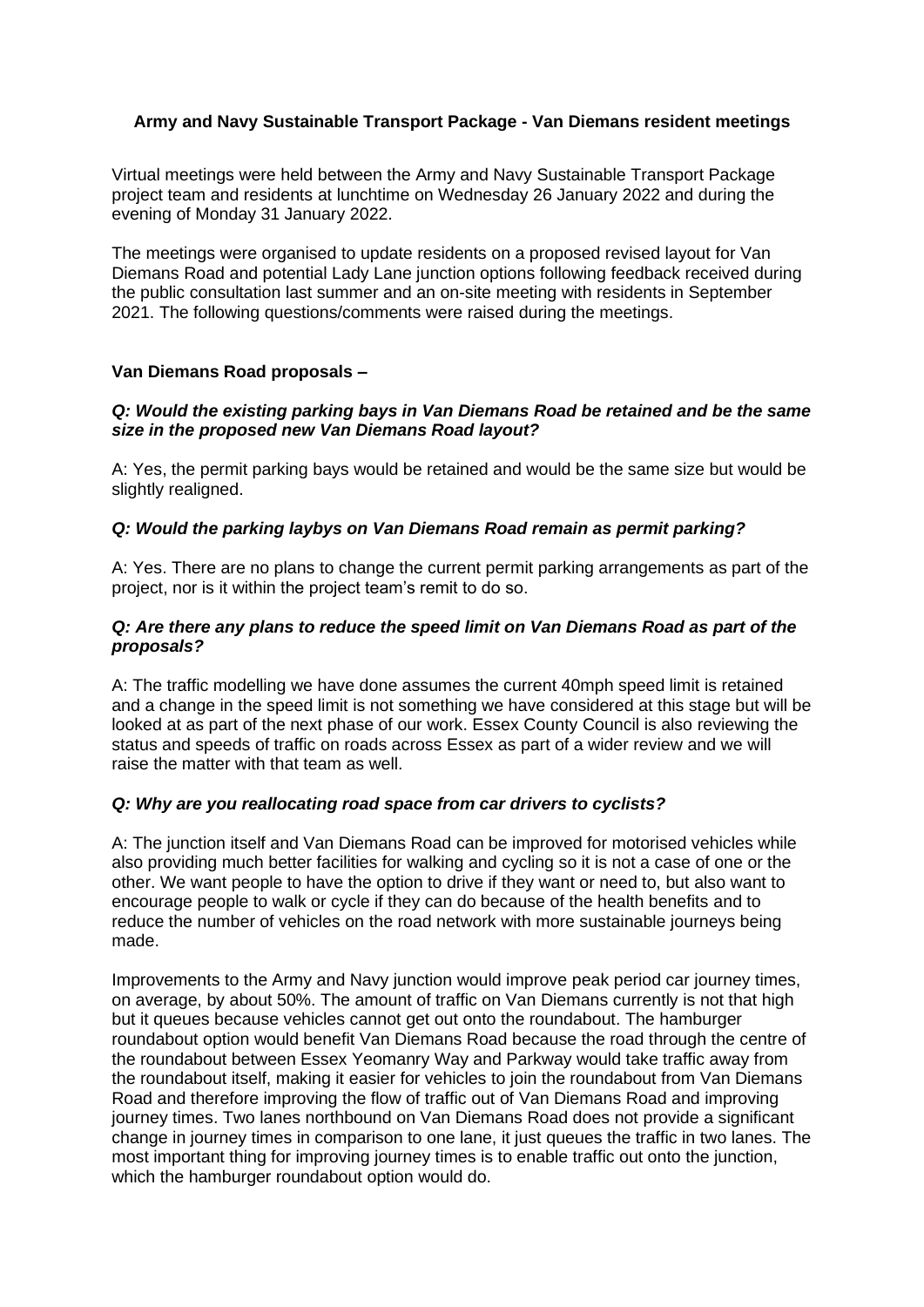### *Q: Why is the two-way cycleway now proposed on the western side of Van Diemans Road rather than the eastern side?*

A: The option we consulted on had a two-way cycleway on the eastern side of Van Diemans Road but the feeling from residents during the site visit was that we should keep cyclists on the western side, where the cycleway is currently signed. Having a cycle route on the eastern side is still an option and so has not been ruled out at this stage.

### *Q: Can anything be done to stop cyclists riding on the eastern side of Van Diemans Road?*

A: The issue currently is that the look and feel is very similar on both sides so people do use the eastern side when cycling to and from certain locations. The proposed new segregated cycling facilities would make the western side look very different and hopefully people would therefore cross and cycle on that side. The proposed removal of the subway would also reduce the likelihood of people wanting to travel on the eastern side. We will also consider what else can be done to dissuade cyclists from using that side.

## *Q: Would the signal-controlled crossing on Van Diemans Road near the Army and Navy junction be safer? It is often blocked by vehicles so you cannot cross.*

A: Unfortunately, blocking of the crossing is down to poor driver behaviour. The crossing width would be wider because it would also be for cyclists so it should be even clearer to drivers that they needed to keep the space clear. The distance to cross for pedestrians and cyclists would also be shorter because Van Diemans Road would only be one lane in each direction. The proposed changes are likely to have a neutral impact in terms of safety.

### *Q: Has consideration been given to the safety and visibility of the crossing on Van Diemans Road near the Army and Navy junction?*

A: Part of the reason the crossing was originally proposed to be moved closer to the junction was to improve visibility, however, it has been moved back to its original position in the latest designs because of concerns about access to one of the properties. Signalising the Army and Navy junction should significantly change the look and feel of the junction, allowing greater control of traffic and slowing drivers down. Road safety is at the front of our minds and we are working closely with the road safety team to make sure the junction is as safe as possible.

### *Q: Would the green space on the western side of Van Diemans Road, south of the Lady Lane junction, be lost under the current proposals?*

A: Under the current proposals, the strip of grass between the road and the footway on the western side of Van Diemans to the south of the junction with Lady Lane would be lost, along with some of the grass between the existing footway and residential property boundaries.

### **Lady Lane junction options –**

*Q: Concerns were expressed about the restriction of traffic movements to/from Van Diemans Lane/Moulsham Chase required for the potential signalised Lady Lane junction options and the impacts this would have on residents.*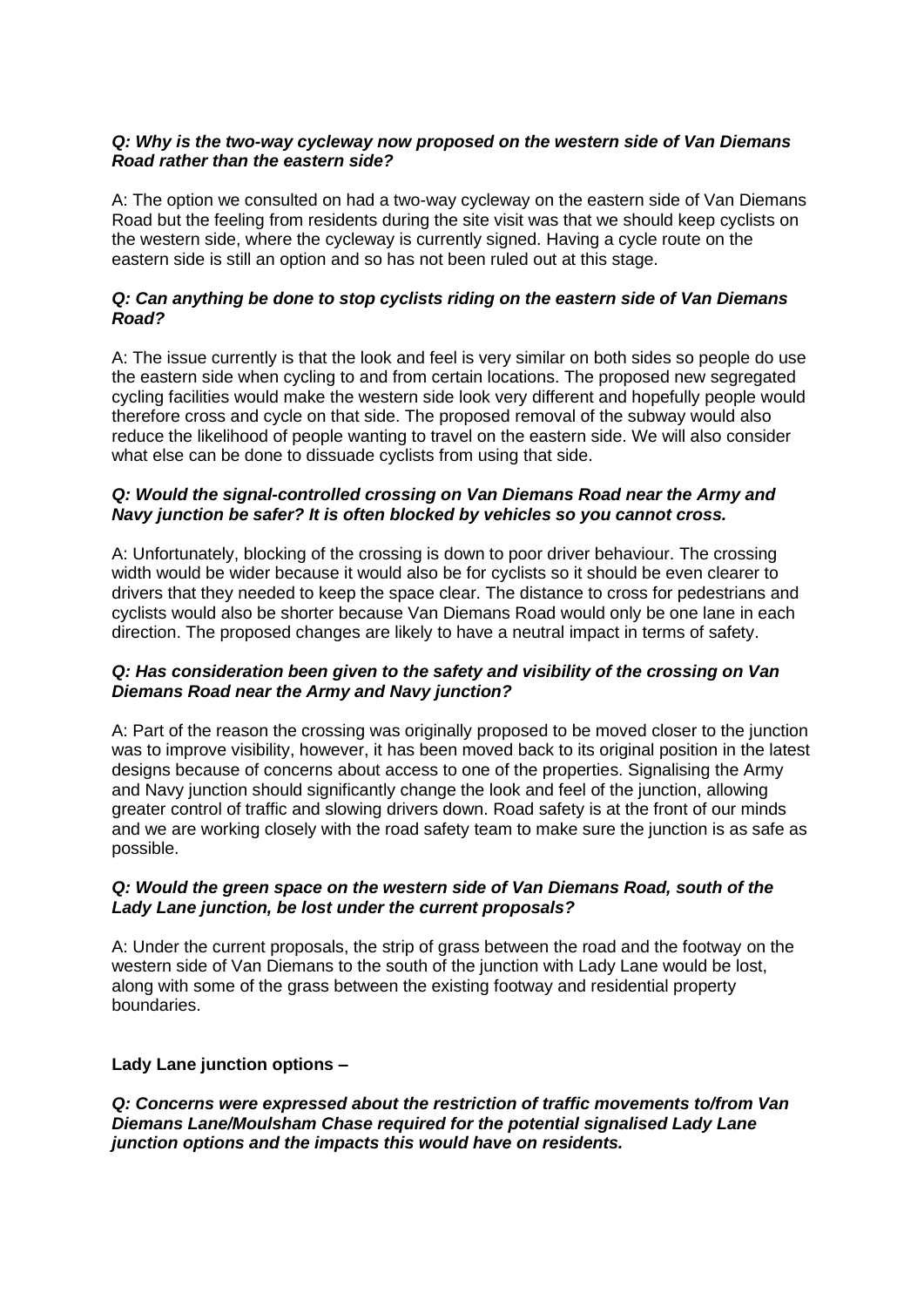A: Although this is not a formal consultation, the purpose of the virtual meetings and sharing this information is to present the options that have been identified following the previous discussions with residents of Van Diemans Road and to get feedback on them. No decisions have been made and comments will be considered in identifying a preferred option for Lady Lane. The give way option would not restrict movements.

### *Q: A resident suggested she would favour closing off Moulsham Chase because of concerns about speeds and the road 'being used as a racetrack'.*

A: It is hoped the reduction in journey times on Van Diemans Road because of the improvements at the Army and Navy junction would reduce the likelihood of people using Moulsham Chase to get ahead of the queue on Van Diemans Road.

## *Q: Would traffic from Van Diemans Lane be able to turn right into Van Diemans Road with the give way option?*

A: Yes

#### *Q: Could you turn right from Moulsham Chase into Van Diemans Road with the give way option?*

A: Yes

# *Q: Has consideration been given to the impact of the Lady Lane options on residents?*

A: Yes, that is the reason residents are being engaged via the meetings and the sharing of this information. Unfortunately, there is always a balance with schemes in terms of the benefits and impacts. The give way option for Lady Lane is fairly similar to the current arrangement and could be scaled back further but some changes are needed to accommodate the revised layout of Van Diemans Road. We are looking at improvements to Lady Lane, as requested during the site visit.

# *Q: Would the Lady Lane junction options increase traffic using Moulsham Chase?*

A: The only option that might increase traffic in Moulsham Chase would be the signalised right turn out only option.

### *Q: Are the project team using Moulsham Chase as another way around the Army and Navy junction?*

A: No

#### *Q: Could a yellow box be included on Van Diemans Road at the Lady Lane/Moulsham Chase junctions to stop cars from blocking the junction and preventing vehicles exiting on to Van Diemans Road?*

A: A yellow box could only be placed at a signalised junction. Keep clear markings would have to be used instead for a give way junction.

*Q: A concern was raised about the potential loss or reduction in size of an area of green space on the corner of Moulsham Chase to accommodate possible pedestrian improvements associated with the potential Lady Lane junction layout options.*